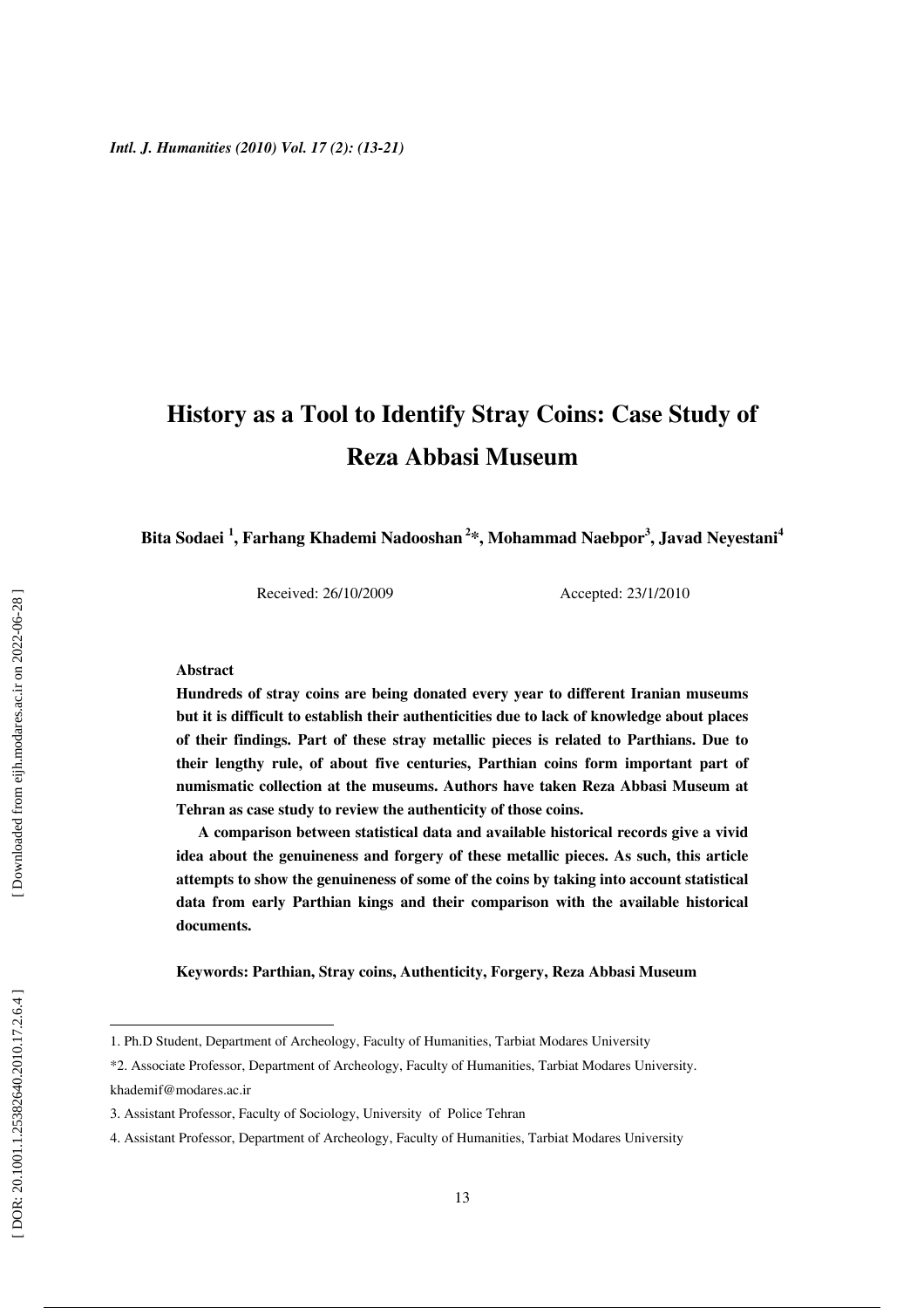## **Introduction**

One of the problems faced by the Cultural Heritage Organization of Iran is the identification of original and forged coins, principal collections of which at different museums have come from outside the domain of archeological excavations.

The best way to identify their authenticity is to make a comparison between these specimens and geopolitical history. To some extent, this process can help resolve the problem of the authenticity of the coins which are either purchased from individual collectors or donated time to time. Most of the coins at Reza Abbasi Museum in Tehran are stray ones that were purchased but their sources of origin are still unknown. To see their authenticity, the present paper would compare some of these coins with historical and geographical events.

## **Research Background**

Numerous researches have been carried out to identify ancient coins. These researches are based on national indexes like deciphering epigraphic details on the coins. Some of these studies have also applied non-destructive method in their experiments. Apart from optical investigation, computer science (Keynote Lecture in Computer Science, 2008: 163-175) has been used to classify ancient coins (Wei et al., 2007: 63-66).

Although, destructive and non-destructive methods are being used for decades, however Craft method is the one that can be employed in new researches (Craft et al., 2006:179-182). Craft accomplished his research on Roman coins but so far as Iranian coins are concerned Calay was the first who classified the hoard of Parthian coins (Caley., 1955:1-104) that was later published by American Numismatic Society.

Bacharach carried out an extensive research on Sasanian silver coins (Bacharach & Gordus., 1972:92). Gordus later published a number of articles on Sasanian coins (Gordus, 78-86). Likewise, Hajivalaei did spectroscopy through PIXE method on Sasanian coins found in the archaeological excavation (Hagivalie, et al., 2008:1578-1582). Although, the numismatic analysis with PIXE method was carried out on silver coins of  $5<sup>th</sup>$  century BC and it was found that there is no difference between real and forged coins. Probably, forged coins were prevalent that were transformed later into percentage of silver coins.

#### **Historical Background**

Arsaces I (247-211BC) founded the Parthian dynasty by defeating Androgores of Seleucid satrapy and crowned himself in Assak in 247 BC (Bivar, 1983:29). Probably, his rule continued till Antiochus IV. The time when Antiochus III was defeated by Romans,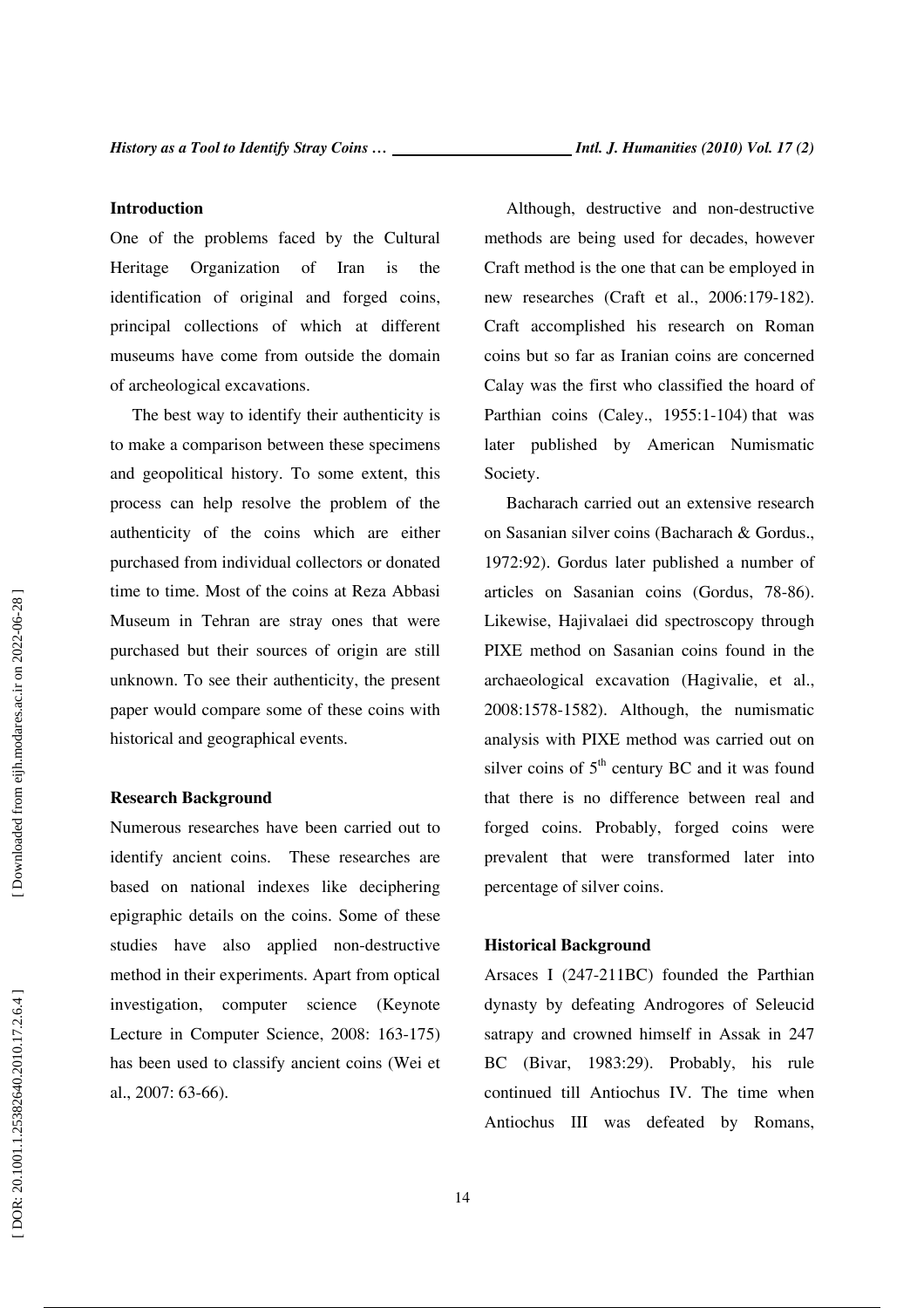Parthians re-established their power in Hyrcania, Herat and possibly Nisa (Sellwood, 1980:21-26). He ruled about 36 years and issued silver coins at Mithradatkart-Nisa.

After the death of Arsaces I, the Seleucids re-occupied the Parthian territory. Antiochus III defeated Arsaces II (211-191BC) at Tagae near Damghan. Seleucids later made peace alliance with Parthian and Arsaces II was succeeded by Phriapatus in 191 BC. He issued a number of coins in Hekatompylos, Rhagae\_Arsacia and Mithradatkart (Sellwood, 1980:257). Phriapatus (191-176BC) was third king of the Parthian dynasty. He was succeeded by one of his sons Phraates I. Sellwood did not attribute any coin to Phraates

Mithradates I (171-138 BC) was another king who made Parthians powerful (Bivar, 1983: 36). Undoubtedly, he was a great king who transformed Parthian from a small dynasty to a world empire. He occupied Trans-oxiana, Tapuria Mede, Mesopotamia and Selucia in 141 BC. He fought with Sakas in Hyrcania and finally occupied southern and central Iran. He also successfully faced with Demeterius (Bivar, 1983:35).

Majority of historians believe that Mithradates died in 138/137 BC. He issued a number of silver coins in Hecatompylos, Nisa, Ecbatana, Susa, Rhagae, and Selucia. Phraates II (138-127 BC) succeeded the Parthian throne in 138 BC. He freed Demetrius and allowed him to return to Syria and took his throne from Antiochus VII. Phraates was killed while waging a battle against Saka, in 128/127 BC (Bivar, 1983:: 39). He issued coins at Susa, Ecbatana, Rhagae, Nisa, Tambrax, Apamea-Rhagiana, Epardus, Aria, Saramana, Selucia on the Tigres, Selucia (Sellwood, 1980: 44-53). He was succeeded by Artabanus I (127-14 BC).

He recollected Parthian army and faced Sakas in Bacteria but injured during the battle and died in 124/123 BC. He issued coins in Ecbatana, Rhagae, Margiana, and Seleucia on the Tigris, Selucia, and Susa (Sellwood, 1980:56-62).

#### **Research Methodology**

#### Sample selection

Reza Abaasi Museum was built in 1978 in the Iranian capital, Tehran. The museum has a rich treasure of valuable objects ranging from the pre-historic era to the contemporary Islamic period. A number of artifacts are still unclassified; among them one can point to the large collection of coins, partly belonging to Parthian era.

The coins introduced in this article are related to numismatic collection of this museum.

Here, we have selected the silver Drachma of Parthian issues, which were minted in the northwest and central mint houses of Parthian empire and Tetradrchama coins minted only in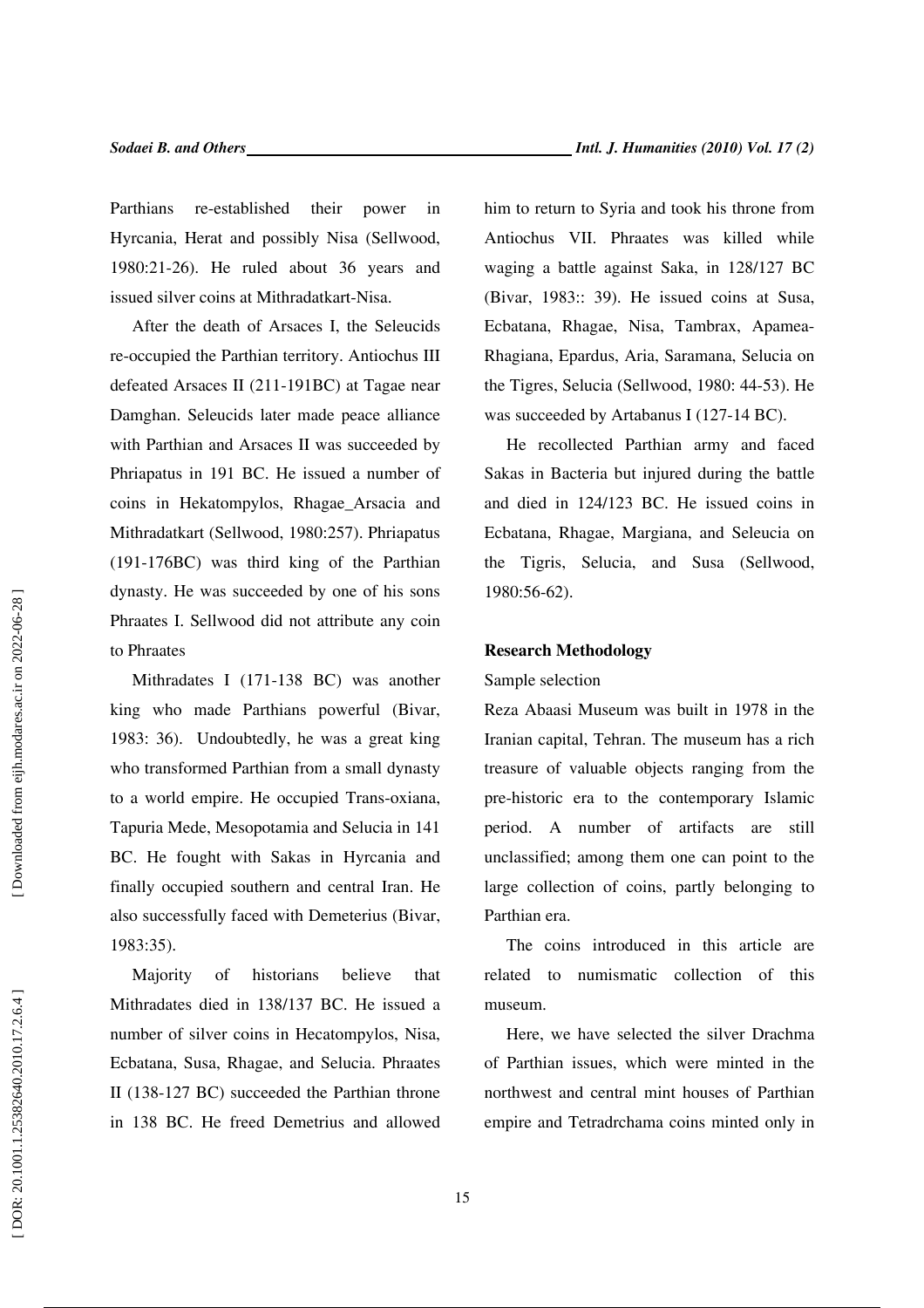Seleucid mints houses which today are situated in Iraq and Syria. All of the coins of this museum were either purchased or donated hence; they are counted as stray because place of their finding are still unknown.

With permission of Director of the museum, authors documented filmed and catalogued Parthian coins, and prepared them for statistical analysis.



**Table 1** Statistical analyses of Parthian coins in Reza Abbasi Museum

# **Result**

Parthian coins (Table 1) in Reza Abbasi Museum shows that their geographical distribution has had coincidence with the historical events. Coins from the period of Arsaces I show that his mint houses were situated in present Turkmenistan and his coins were not found beyond the eastern Iranian border. It has also been not reported from the numismatic collections of the proposed museum. Coins of Araces I are manifestation of his lengthy rule. Arsaces II extended the Parthian power to eastern border which has been indicated from his coins. However, the number of coins show Parthians had become weak during this period. A lengthy rule of Mithradates and the emergence of Parthian as the world emperor indicated from the number coins he issued during his reign. Coins from Mithradates surpass other early Parthian kings.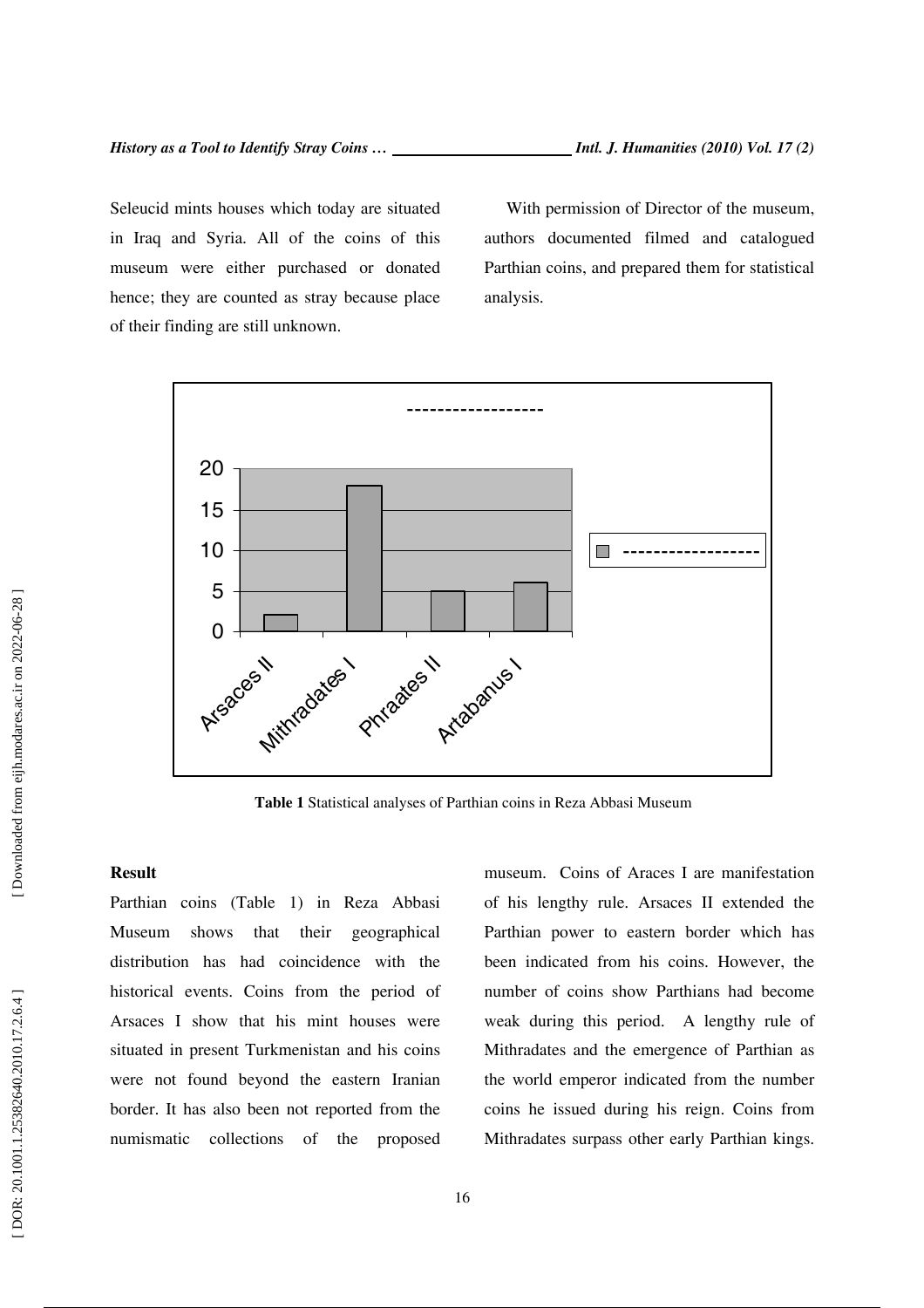Initial issues of Mithradates are largely concentrated in eastern Iran however; we also witness numismatic hoards in central and western Iran which could have been possible after the expansion of Mithradates' rule to these regions. Parthians during Mithradates I emerged not only a world power rather played important role in establishing commercial activities between the East and the West.

After Phraates II, Parthian empire was disturbed by Sakas who occupied several mint houses and issued their own coins. This is also proved by the paucity of Parthian coins during Phraates II. The lack of numismatic evidences is also attributed to short reign of Phraates II. Collection of Phraates coins in the proposed museum is less than the coins attributed to Artabanus. Probably, his coins were more prevalent in the western part of the empire. Surprisingly, Artabanus I who faced much resistance and trouble from Sakas and other northeastern tribes found to have issued more coins than Phraates. Number of coins attributed to the reign of Artabanus I shows his center of power may have been the northeast part of Parthian empire where he encountered with the central Asian tribes. Due to his long presence to counter the invaders, he was forced to issue more coins to pay for his big army. Parthians encountered problems in eastern region till the time of Mithradates II until they came up with a centralized rule in eastern and western region.

#### **Conclusion**

The present paper, in a case study, has analyzed stray silver issues belonging to Parthian era. Distribution of silver coins shows early Parthian kings were busy in wars hence; they could not issue large number of coins. Historical sources and documents can be utilized to identify forged Parthian coins and their regular circulation. Since, most of the collection in Reza Abbasi Mmuseum has been acquired as stray there were possibly re-melted. Other factors about forged coins may be epigraphic records on those coins.

Early Parthian metallic issues completely coincide with the Parthian history. Lack of Arsaces I coins in the museum his rule was beyond the northeastern Iranian border, and that he was often in war with his enemies. Arsaces II went beyond his predecessor and occupied northeastern part until Mithradates I who brought the Parthian power at par with Romans and controlled major trade routes.

Phraates invaded the western part and fought against Seleucid and that is why his mint houses were more active whose numismatic evidences are available in the museum.

It seems that most of the native issues of Iranian kings are less forged. It is also because of the fact that these coins were circulated throughout the empire and abroad and a forgery could have impacted commercial ties of Parthians.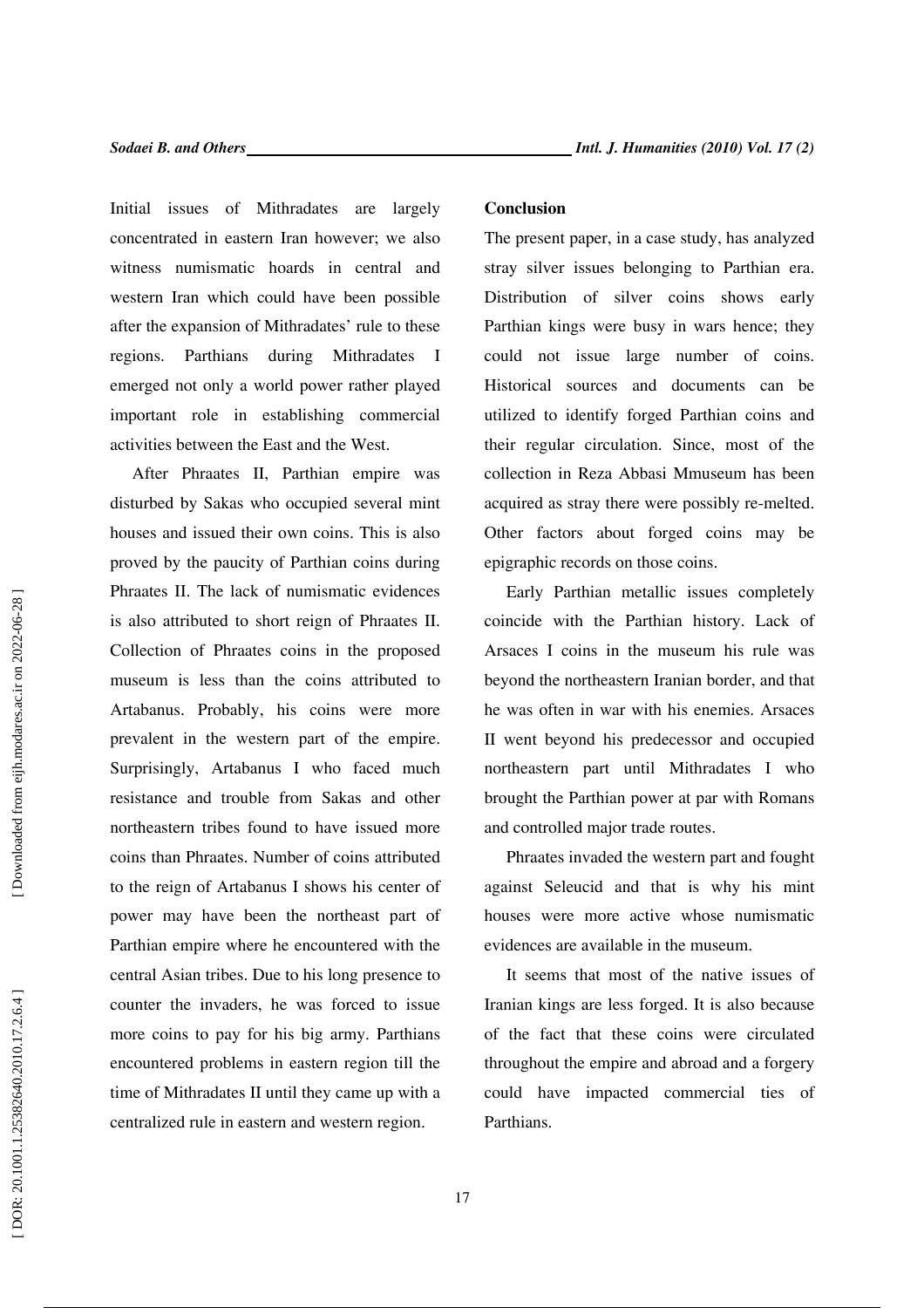

1- Arsaces II



2- Arsaces II



3- Mithradates I



4- Mithradates I



5- Mithradates I



6- Mithradates I



7- Mithradates I



8- Mithradates I



9- Mithradates I



10- Mithradates I



11- Mithradates I



12- Mithradates I



13- Mithradates I



14- Mithradates I



15- Mithradates I



16- Mithradates I



17- Mithradates i



18- Mithradates I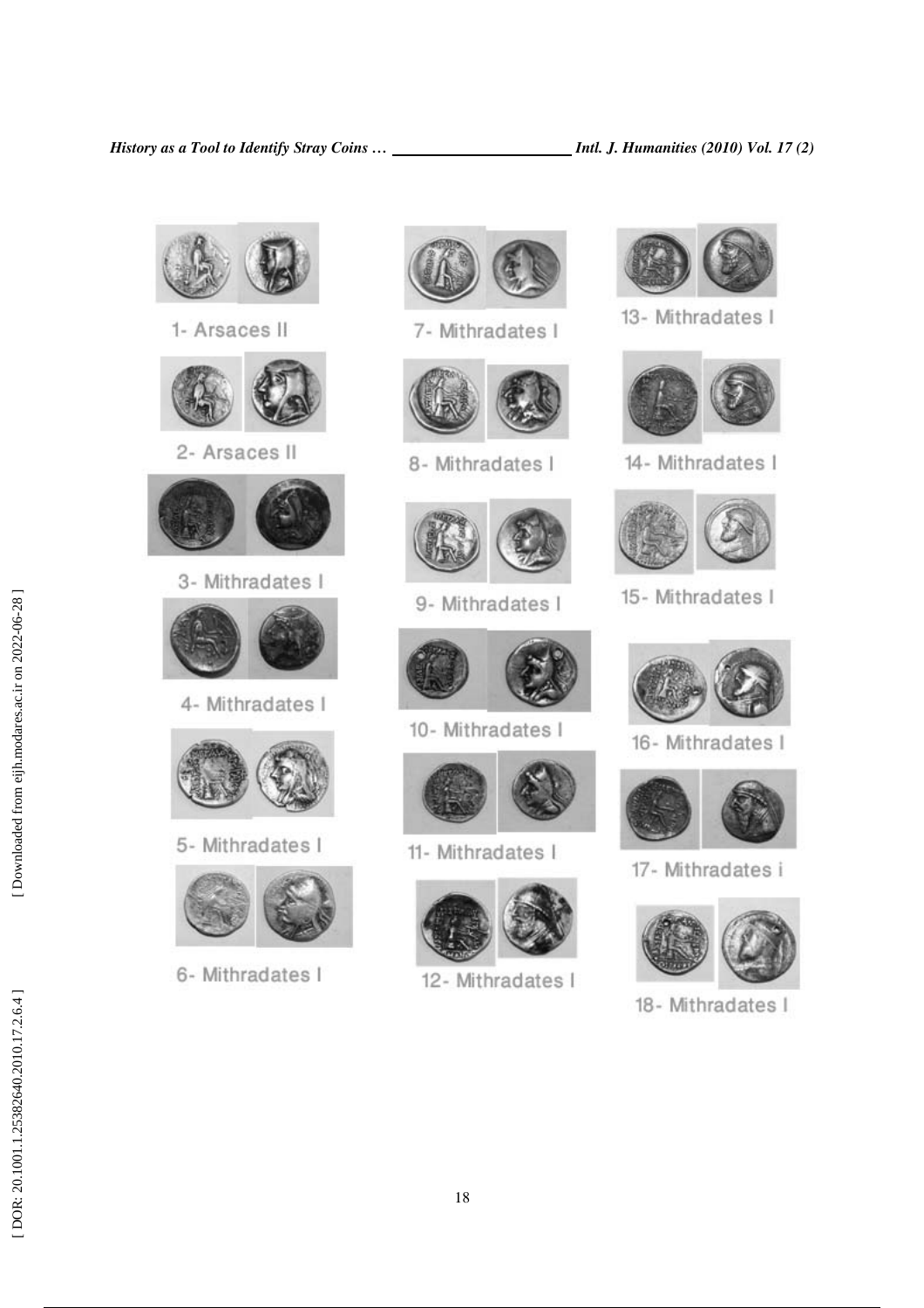



26- Mithradates I



27- Mithradates I



28- Mithradates I



29- Mithradates I



30- Mithrdates I



31- Phraates II



32- Phraates II



33- Phraates II



34- Phraates II



35- Artabanuse I



36- Artabanuse I



37- Artabanuse I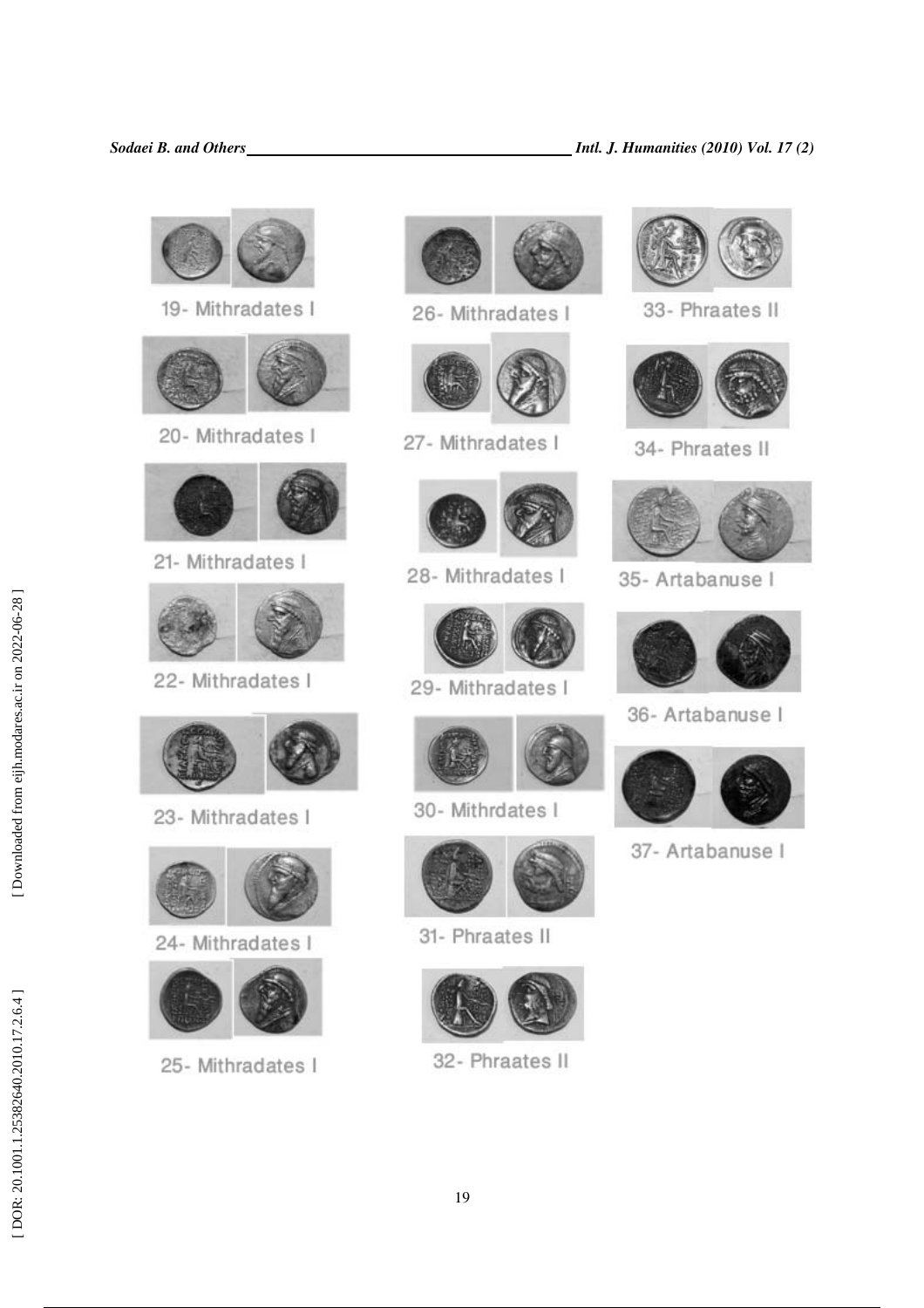#### **References**

- [1] Bivar, A.D.H. (1983), *The Cambridge History of Iran*, volume 3 (1) The Seleucid, Parthian and Sasanian periods, Ed Ehsan Yarshater, Cambridge,.
- [2] Caley, E. (1955), Chemical composition of Parthian coins, numismatic notes and monogram, no 129, *American Numismatic Society*.
- [3] Farhang Khademi, (2005), 'Socioeconomic condition of Azerbaijan in Parthian period ,'*Journal of Classical* & *medieval Numismatic Society* ,number 2, pp1-11
- [4] Farhang Khademi , Hussain Sdeghi, Sadrudin Mosavi (2006), 'The Impact of Political Economic condition of the Parthian Period on the Chemical Composition ,' *Journal of Classical* & *medieval Numismatic Society*, number 5, pp 31-7.
- [5] Flament, C. (2004), Analysis of ancient silver coins, Nuclear Insruments and the Phsical Research Section B, vol 226, issue1- 2, 2004, pp 179-184.
- [6] Gordus, A.A. (1972), The purity of Sasanian silver coins and introduction, *Journal of the American Oriental Society*, 92, 2.
- [7] Hagivalie, H. et al. Application of PIXE to study ancient Iranian silver coins, Nuclear Instrument Methods in Physics Research Section B: Beam interactions, vol. 266, issues 8 April 208, pp 1578-1582
- [8] Huber-Mark et al. (2008), Numismatic Object Identification Using Fusion of shape and local descriptors, Lecture Notes in Computer Science, Springer, Berlin, , pp 163-175
- [9] Gordus. A, Quantities non destructive Neutron Activation Analysis of Silver in coins, *Archaeometry*, vol. 10, issue 1, pp 78- 86.
- [10] Craft G et al (2006), EPMA Investigation of Roman Coin, Silvering Technique, *Michrochemica Acta*, 155, pp179-182
- [11] Sellwood, D. (1980), An Introduction to the Coinage of Parthian, London.
- [12] Wei., E. et al. (2007), A novel method for classification of ancient coins based on image textures, Proceedings  $2<sup>nd</sup>$  workshop on Digital media and it's Application in Museum and heritage, DMAMH.